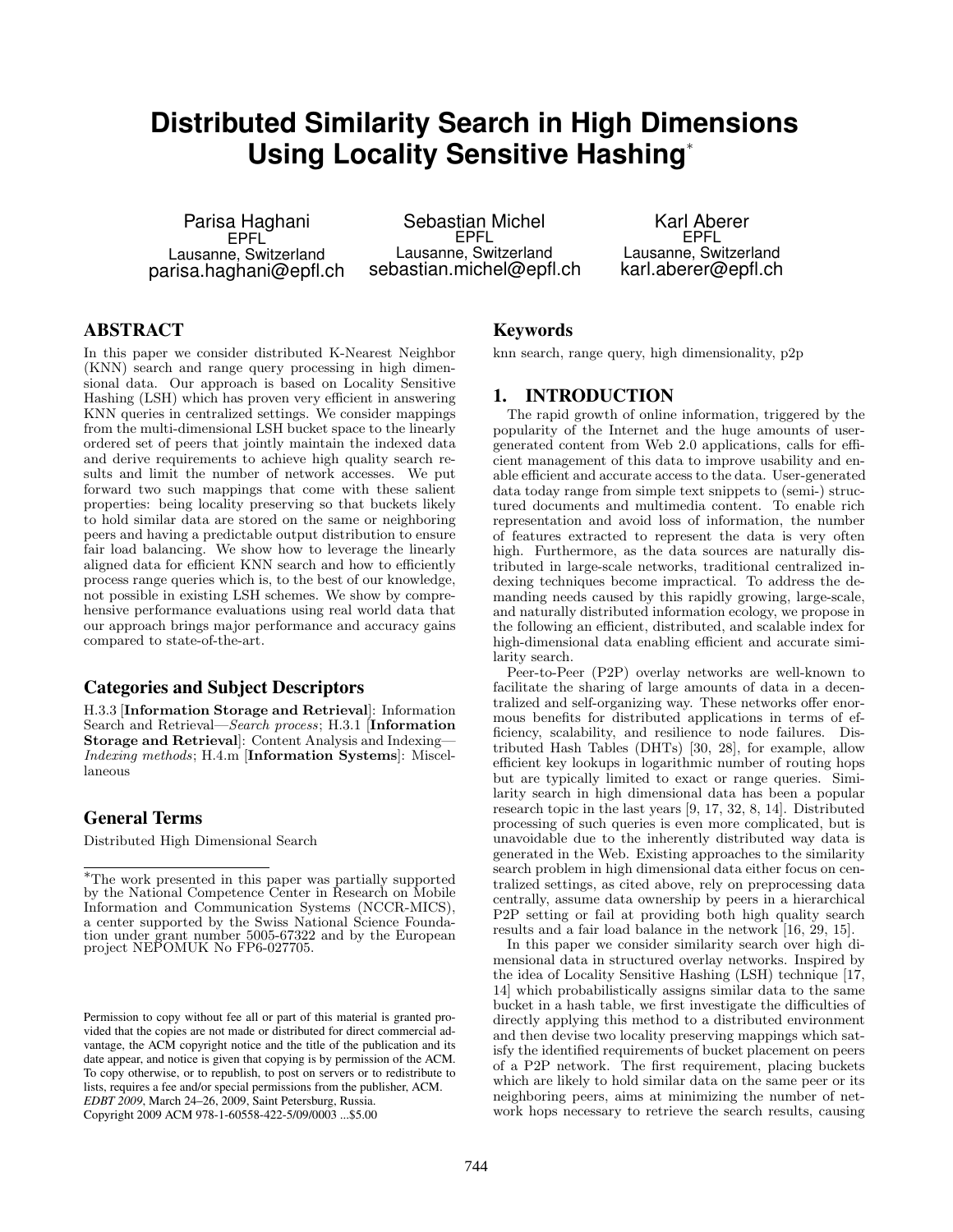a decrease in both network traffic and the overall response time. The second requirement considers load balancing and is satisfied by harnessing estimates of the distribution of resulting data (bucket) mapping. The basic ideas for our approach appeared in a preliminary short paper at a workshop [19]. This current work substantially extends the prior work in the following ways: we capture the notion of buckets likely to hold similar data, enabling more elaboration on suitability of different mapping scheme. We propose another novel mapping schemes which satisfies our identified requirements. We also address range queries which are difficult to process in LSH-based indexing techniques and show how our proposed mappings can be used to derive estimates of the range of necessary peers to be visited. In addition, we extended our experimental evaluation by considering more datasets and comparing against state-of-the-art.

#### 1.1 Problem Statement and System Overview

In similarity search objects are characterized by a collection of relevant features and are represented as points in a high dimensional space. In some applications the objects are considered in a metric space where only a distance function is defined among them and the features of the objects are unknown. However, with the advances in metric space embedding  $(cf.[1])$  a vector space assumption is valid and realistic. Given a collection of such points and a distance function between them, similarity search can be performed in the following two forms:

- K-Nearest Neighbor (KNN) query: Given a query point  $q$  the goal is to find the  $K$  closest (in terms of the distance function) points to it.
- range query: Given a query point q and a range  $r$  the goal is to find all points within a distance  $r$  of  $q$ .

In many applications returning the approximate KNN of a point, instead of the exact ones, suffices. The approximate version is even more desirable when the data dimensionality is high, as similarity search is very expensive in such domains. Here, the goal is to find  $K$  objects whose distances are within a small factor  $(1+\epsilon)$  of the true K nearest neighbors' distances. The quality of similarity search is measured by the number of returned results, as well as the distances to the query for the K points returned compared to the corresponding distances of the true  $K$  nearest objects for KNN queries.

We consider similarity search in structured peer-to-peer networks, where N peers  $P_1, ..., P_N$  are connected by a DHT that is organized in a cyclic ID space, such as in Chord [30]. Every node is responsible for all keys with identifiers between the ID of its predecessor node and its own ID. Our underlying similarity search method is probabilistic and relies on building several indices of data to achieve highly accurate query results. We assume each of these data indices is maintained by a subset of size  $n$  of all peers where  $n$  is an order of magnitude smaller than N. Each of these subsets form a local DHT among themselves. For each replica of the data we deterministically select a subset of peers to hold the corresponding index, i.e., not all peers hold a share of the index from the beginning. These initially selected peers are gateway peers to the corresponding local DHTs. The number of peers/nodes inside each local DHT might grow/shrink over time depending on the load of the system. The locations (IDs) of the gateway peers is global knowledge based on a deterministic sampling process with fixed seed value. However, not the peers are known but only their IDs in the underlying network. We explain this process in more detail in Section 4. If a gateway peer is not accessible, the peer currently holding the gateway peer ID is asked to join the local DHT using one of the other gateway peers. These dynamics are handled by the underlying network and are beyond the scope of this paper.

Our goal is to map the high dimensional data to the peers in a way that assures fair load balancing in the local DHTs and at the same time enables efficient and accurate KNN and range query processing.

## 1.2 Contribution and Outline

With this work we make the following contributions:

- We discuss the difficulties of distributing existing LSH schemes and derive requirements to distribute them in a way that assures fair load balance and efficient and accurate similarity search processing.
- We present two novel mapping schemes which satisfy the mentioned requirements.
- We present a top- $K$  algorithm to efficiently process distributed KNN queries.
- We show, relying on our mapping schemes, how otherwisedifficult-to-process range queries can be efficiently processed in our setting by presenting a novel samplingbased method which utilizes our estimated range of peers necessary to contact.
- We experimentally evaluate the efficiency and effectiveness of our approach using two real-world data sets.

The rest of this paper is organized as follows. Section 2 discusses related work. Section 3 presents the requirements of distributing LSH indices to the linear peer domain and puts forward two mappings which satisfy those requirements. Section 4 concentrates on the creation of the local DHTs. Section 5 presents the KNN query processing algorithms. Section 6 addresses the challenges in processing range queries and presents an approach based on range sampling to overcome these constraints. Section 7 presents the experimental evaluation of our approach. Section 8 concludes the paper.

#### 2. RELATED WORK

Similarity search in high dimensional spaces has been the focus of many works in the database community in the recent years. The problem has been intensively researched on in the centralized setting, for which the approaches can be divided into two main categories. Space partitioning methods form the first category consisting of all tree-based approaches such as R-tree [18] and K-D trees [7], which perform very well when data dimensionality is not high but degrade to linear search for high enough dimensions [9]. The Pyramid [8] and iDistance[32] techniques map the high dimensional data to one dimension and partition/cluster that space to answer queries by translating them to the one dimensional space. The second category consists of hash-based approaches which trade accuracy for efficiency, by returning approximate closest neighbors of a query point. LSH [17] is an approximate method, which uses several locality preserving hash functions to hash the data, such that with high probability close points are hashed to the same bucket. While this method is very efficient in terms of time, tuning such hash functions depends on the distance of the query point to its closest neighbor. Several follow-ups of this method exist which try to solve the problems associated with it [6, 14, 23, 25, 2]. Very recently [4] proposed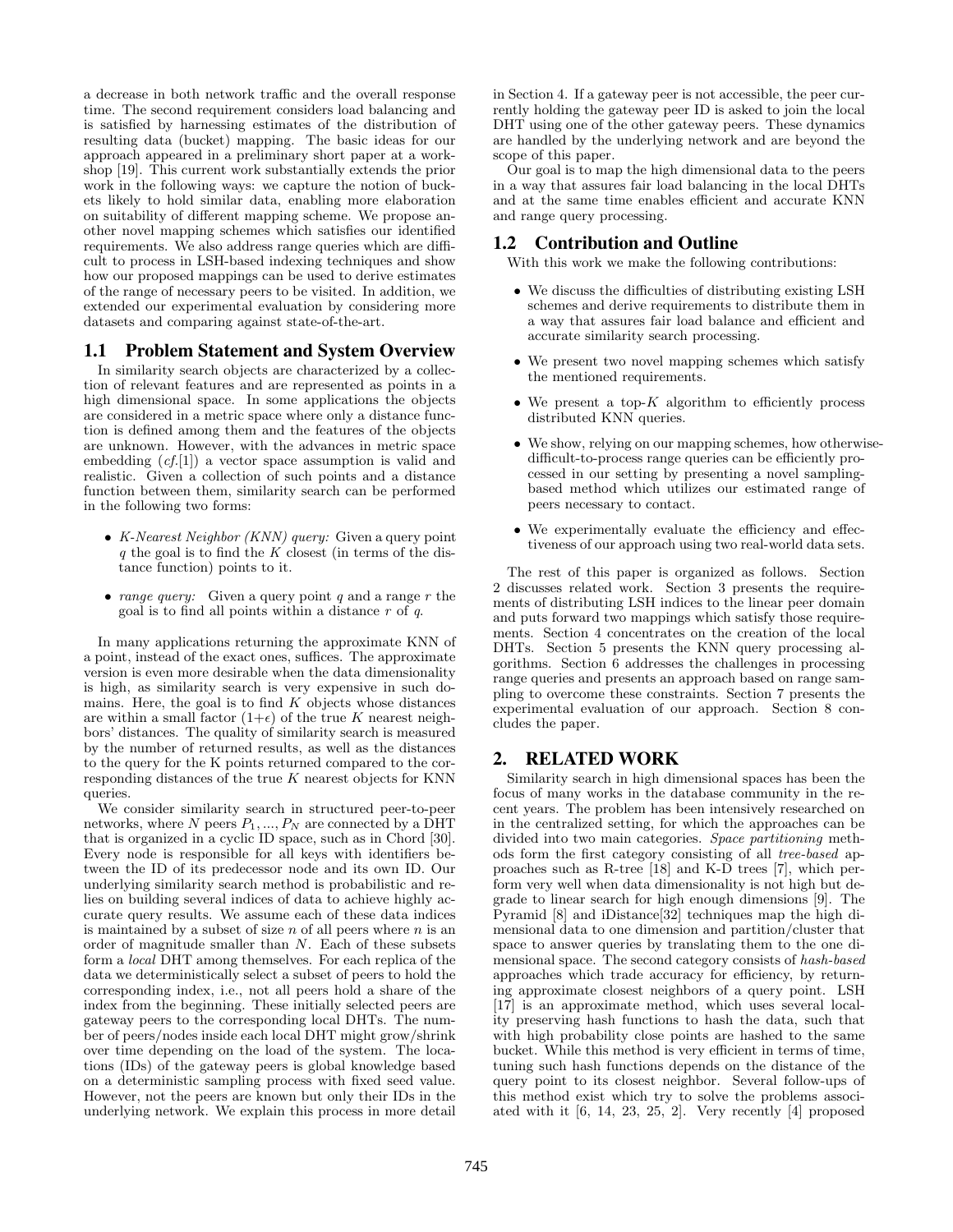a method based on distance hashing which has the advantage of not depending on any specific distance measure, but involves some off-line tuning of parameters. Approximate range search in high dimensions has also been the focus of some works such as [3, 12] which return points in  $(1 + \epsilon)r$ of the query point, instead of retrieving points which have exactly distance smaller or equal to r to the query point. In this work we do not consider approximate ranges queries.

With the emergence of the P2P paradigm [30, 28], there has been a tendency to leverage the power of distributed computing by sharing the cost incurred by such methods over a set of machines. A number of P2P approaches, such as [13, 10, 11] have been proposed for similarity search, but they are either dedicated to one dimensional data or do not consider very high dimensional data. MCAN [16] uses a pivot-based technique to map the high dimensional metric data to an N-dimensional vector space, and then uses CAN [28] as its underlying structured P2P system. The pivots are chosen based on the data, which is preprocessed in a centralized fashion and then distributed over the peers. SWAM [5] is a family of Small World Access Methods, which aims at building a network topology that groups together peers with similar content. In this structure peers can hold a single data item each, which is not well-suited for large data sets. SkipIndex [33] and VBI-tree [21] both rely on tree-based approaches which do not scale well when data dimensions are high. In pSearch [31], the well known information retrieval techniques Vector Space Model(VSM) and Latent Semantic Indexing(LSI) are used to generate a semantic space. This Cartesian space is then directly mapped to a multidimensional CAN which basically has the same dimensionality of the Cartesian space (as high as 300 dimensions). Since the dimensionality of the underlying peer-to-peer network depends on the dimensionality of the data (or the number of reduced dimensions) different overlays are needed for various data sets with different dimensionality. This dependency and centralized computation of LSI make this approach less practical in real applications. In [29] the authors follow pSearch by employing VSM and LSI, but map the resulting high dimensional Cartesian space to a one dimensional Chord. Unlike pSearch this method is independent of corpus size and dimensionality. This is the closest work in state of the art to us, since it considers high dimensional data over a structured peer-to-peer system. We compare our approach to this work and explain it in more depth in Section 2.1. Recently, SimPeer [15] was proposed, which uses the principle of iDistance [20] to provide range search capabilities in a hierarchical unstructured P2P network for high dimensional data. In this work also, the peers are assumed to hold and maintain their own data. On the contrary, we consider efficient similarity search over structured P2P networks, which guarantees logarithmic lookup time in terms of network size, and leverage on LSH-based approaches to provide approximate results to KNN search efficiently, even in very high dimensional data. Our approach also enables efficient range search which is difficult in LSH-based approaches.

#### 2.1 The Approach by Sahin et al.

Here we briefly describe the approach of [29]. A globally known list  $R = r_1, r_2, ..., r_v$  of reference data points is considered. These are either randomly chosen from the data set or are the cluster representatives of a clustered sample set. In order to index a data point  $v$ , it is compared against all reference points and a sorted list of references in increasing distance to  $v$  is constructed. The first  $j$  references, which are the reference points closest to  $v$  are used to make the Chord key for it: the binary representations of the ID's of these  $j$ references are concatenated, with the highest relevant reference as the high order bits. If there are any remaining bits in the Chord bit representation, they are filled with zeros. The intuition behind this approach is that points which are close to each other, share common top references and will therefore be stored at the same peer. In order to increase the probability of this event, multiple Chord keys are made for each data point, choosing  $j$  different reference points, or different permutations of them. At query time, the query point is similarly mapped to the Chord ring and the corresponding peers are scanned with the  $K$  closest points returned and merged at the peer issuing the query. Figure 1 shows an example of indexing a data point. This approach of mapping data points to the Chord ring focuses on placing close points on the same peer and does not exploit nearby peers. For example a data point q close to v might have  $(r_6, r_4)$  as its two first closest references, corresponding to the Chord key 1001100000, resulting in placing it on a far peer from where  $v$  is placed (*i.e.* 1101000000). In our approach we aim at placing close points on the same peer  $\overrightarrow{or}$  neighboring peers to exploit the linear order of peers in Chord style DHTs and avoid high number of DHT lookups.

Sorted reference list (v) =  ${r_{6}r_{4}}r_{0}r_{5}r_{2}r_{1}r_{3}r_{7}$  $R = {r<sub>0</sub>, r<sub>1</sub>, r<sub>2</sub>, r<sub>3</sub>, r<sub>4</sub>, r<sub>5</sub>, r<sub>6</sub>, r<sub>7</sub>}$ 



Figure 1: Illustration of mapping a data point  $v$  to the Chord peer space by Sahin. The number of references is  $\bar{7}$ , the Chord range is  $(0, 2^{10})$ , j is 2 and each data point is replicated three times.

#### 2.2 Revisiting LSH

The basic idea behind the LSH-based approaches is the application of locality sensitive hashing functions. A family of hash functions  $H = \{h : S \to U\}$  is called  $(r_1, r_2, p_1, p_2)$ sensitive if the following conditions are satisfied for any two points  $\mathbf{q}, \mathbf{v} \in S$ :

- if  $dist(\mathbf{q}, \mathbf{v}) \leq r_1$  then  $Pr_H(h(\mathbf{q}) = h(\mathbf{v})) \geq p_1$
- if  $dist(\mathbf{q}, \mathbf{v}) > r_2$  then  $Pr_H(h(\mathbf{q}) = h(\mathbf{v})) \leq p_2$

where  $S$  specifies the domain of points and *dist* is the distance measure defined in this domain.

If  $r_1 < r_2$  and  $p_1 > p_2$ , the salient property of these functions results in more similar objects being mapped to the same hash value than distant ones. The actual indexing is done using LSH functions and by building several hash tables to increase the probability of collision  $(i.e.$  being mapped to the same hash value) for close points. At query time, the KNN search is performed by hashing the query point to one bucket per hash table, scanning that bucket and then ranking all discovered objects by their distance to the query point. The closest  $K$  points are returned as the final result.

In the last few years, the development of locality sensitive hash functions has been well addressed in the literature. In this work, we consider the family of LSH functions based on p-stable distributions [14]. This family of LSH functions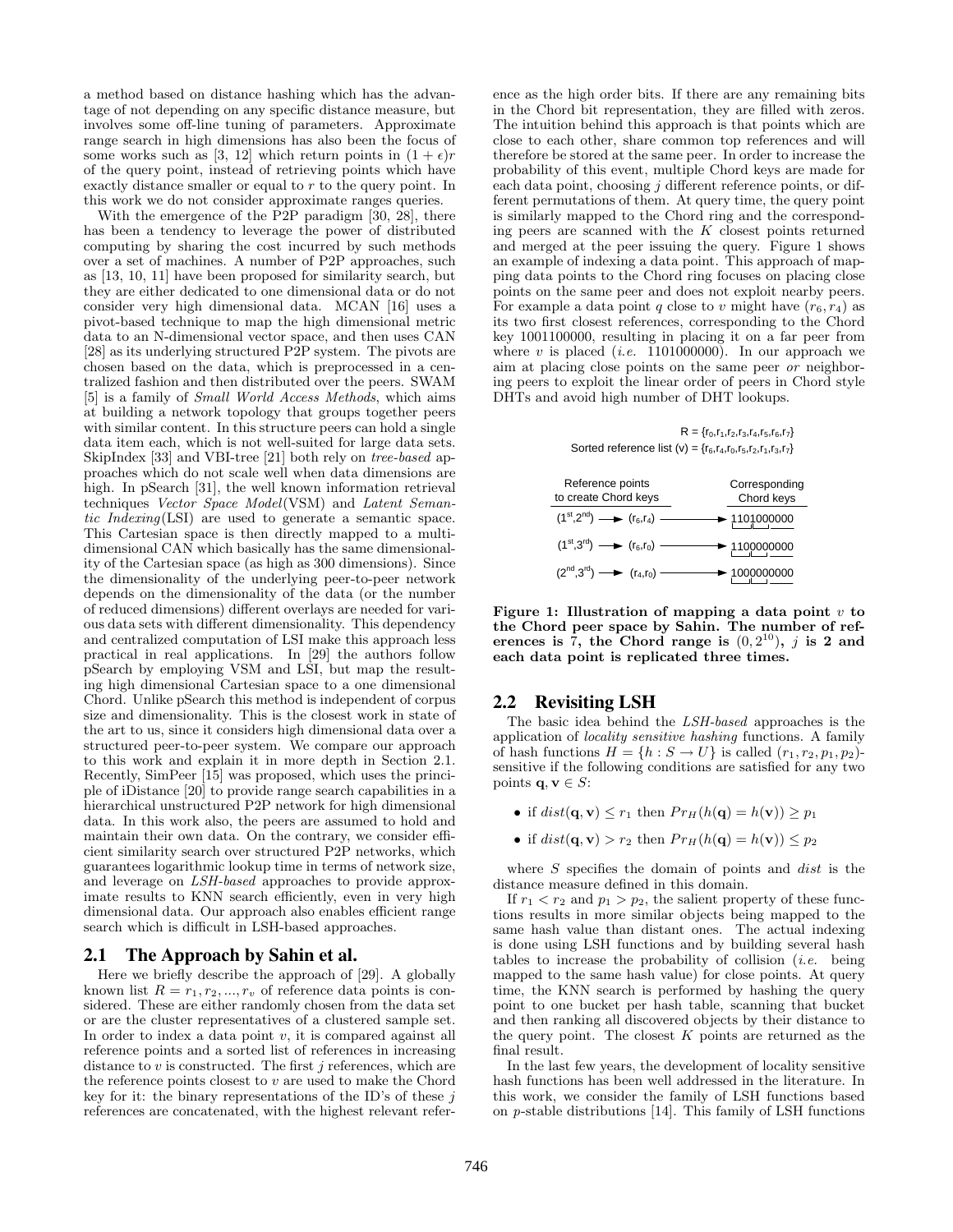are most suitable when the distance measure between the points is the  $l_p$  norm. Given a point  $\mathbf{v} = v_1, \ldots, v_2$  in the ddimensional vector space, its  $l_p$  norm is defined as:  $||\mathbf{v}||_p =$  $(|v_1|^p + ... + |v_d|^p)^{1/p}$ .

**Stable Distribution**: A distribution  $D$  over  $\mathbb R$  is called  $p$ stable, if there exists  $p \geq 0$  such that for any n real numbers  $r_1 \ldots r_n$  and i.i.d. variables  $X_1 \ldots X_n$  with distribution  $D$ , the random variable  $\sum_i r_i X_i$  has the same distribution as the variable  $(\sum_i |r_i|^p)^{1/p} X$ , where X is a random variable with distribution D. p-stable distributions exist for  $p \in$ (0, 2]. The Cauchy and Normal distributions are respectively 1-stable and 2-stable.

In the case of  $p$ -stable LSH, for each  $d$ -dimensional data point  $\bf{v}$  the hashing scheme considers  $k$  independent hash functions of the following form :

$$
h_{\mathbf{a},B}(\mathbf{v}) = \lfloor \frac{\mathbf{a} \cdot \mathbf{v} + B}{W} \rfloor \tag{1}
$$

where **a** is a d-dimensional vector whose elements are chosen independently from a p-stable distribution,  $W \in \mathbb{R}$ , and  $B$  is drawn uniformly from  $[0, W]$ . Each hash function maps a  $d$ -dimensional data point to an integer. With  $k$  such hash functions, the final result is an integer vector of dimension k of the the following form:

$$
g(\mathbf{v}) = (h_{\mathbf{a}_1, B_1}(\mathbf{v}), ..., h_{\mathbf{a}_k, B_k}(\mathbf{v}))
$$
(2)

In this work we assume the distance function is the widely used  $l_2$  norm (Euclidean distance) and use the Normal distribution as our p-stable distribution.

In LSH-based schemes, in order to achieve high search accuracy, multiple hash tables need to be constructed. Experimental results [17] show that the number of hash tables needed can reach up to over a hundred. In centralized settings this causes space efficiency issues. While this constraint is less visible in a P2P setting, a high number of hash tables results in another serious issue arising specifically in this environment. In order to visit all hash tables (which is needed to answer the KNN query with good accuracy) a large number of peers may need to be contacted. Solutions to this shortcoming in centralized settings [23, 25] suggest investigating more than one bucket in each hash table, instead of building many different hash tables. The main idea is that we can guess which buckets other than the bucket which the query hashes to, are more likely to hold data that is similar to the query point. In our envisioned P2P scenario, jumping from one bucket to another can potentially cause jumping from one peer to another, which induces  $O(log n)$ network hops in a network of *n* peers. In the following section, we discuss and introduce mapping schemes which allow us to significantly reduce the number of incurred network hops during query time by grouping those buckets which are likely to hold similar data on the same peer, while effectively balancing the load in the network.

# 3. MAPPING LSH TO THE PEER IDENTI-FIER SPACE

Given the output of the p-stable LSH, which is a vector of integers, we consider a mapping to the peer identifier space, denoted as  $\xi : \mathbb{Z}^k \to \mathbb{N}$ .

Different instances of the mapping function  $\xi$  come with different characteristics w.r.t. to load balancing and the ability to efficiently search the index. In terms of network bandwidth consumption and number of network hops, clearly, a mapping of all data to just one peer is optimal. Obviously, this mapping suffers from a huge load imbalance. The other extreme is to assign each hash bucket to a peer using

a pseudo-uniform hash function that provides perfect load balancing but steals any control on grouping similar buckets on the same peer, therefore causing an excessive number of DHT lookups. More formally,  $\xi$  should satisfy the following two conditions:

- Condition 1: assign buckets likely to hold similar data to the same peer.
- *Condition 2:* have a predictable output distribution which fosters fair load balancing.

Figure 2 shows an illustration of the overall mapping from the d-dimensional space, to the k-dimensional LSH buckets, to finally the peer identifier space using  $\xi$ .



#### Figure 2: Illustration of the two level mapping from the d-dimensional space to the peer identifier space.

We first try to capture the semantics of similar buckets: buckets likely to hold close data. The first condition of the LSH definition states that close points are more likely to be mapped to the same hash value. However, it is not clear which hash buckets are more probable to hold similar data. This has been discussed also in [23, 25] in a query-dependent way. However we need a more general view, as mapping buckets to peers should be independent of queries. We show that using hash functions of the form of Equation 1 close points have a higher probability of being mapped to close integers, that is, integers with small  $l_1$  distance. This is more general than the LSH definition, i.e. being hashed to the same value. Since bucket labels are concatenations of such integers, we argue that the  $l_1$  distance can capture the distance between buckets, buckets likely to hold close data have small  $l_1$  distance to each other. We prove the following theorems following the above argument.

**Theorem 1** For any three points  $v_1, v_2, q \in S$  where  $||\mathbf{q}-\mathbf{v}_1||_2 = c_1$  and  $||\mathbf{q}-\mathbf{v}_2||_2 = c_2$  and  $c_1 < c_2$  the following inequality holds:

$$
pr(|h(\mathbf{q}) - h(\mathbf{v}_1)| \le \delta) \ge pr(|h(\mathbf{q}) - h(\mathbf{v}_2)| \le \delta)
$$

*Proof.* Let  $s(c, \delta) := pr(|h(\mathbf{q}) - h(\mathbf{v})| \leq \delta)$  and  $t(c, \delta) :=$  $pr(|h(\mathbf{q}) - h(\mathbf{v})| = \delta)$  where  $||\mathbf{q} - \mathbf{v}||_2 = c$ . Then  $s(c, \delta)$  can be written as  $s(c, \delta) = t(c, 0) + \cdots + t(c, \delta)$ . We want to show that for any fixed  $\delta$ ,  $s(c, \delta)$  is monotonically decreasing in terms of c. We first derive  $t(c, \delta)$ . Our argument is similar to that of [14]. Since elements of the random vector a are chosen from a standard Normal distribution, a.q−a.v is distributed according to  $cX$  where  $X$  is a random variable drawn from a Normal distribution. Therefore the probability distribution of  $|\mathbf{a} \cdot \mathbf{q} - \mathbf{a} \cdot \mathbf{v}|$  is  $\frac{1}{c} f(\frac{x}{c})$  where  $f(x)$  denotes the probability density function of the absolute value of the standard Normal distribution (i.e., the mean is zero and the variance is one) :

$$
f(x) = \begin{cases} 0 & \text{if } x < 0\\ \frac{2}{\sqrt{2\pi}}e^{-x^2/2} & \text{if } x \ge 0 \end{cases}
$$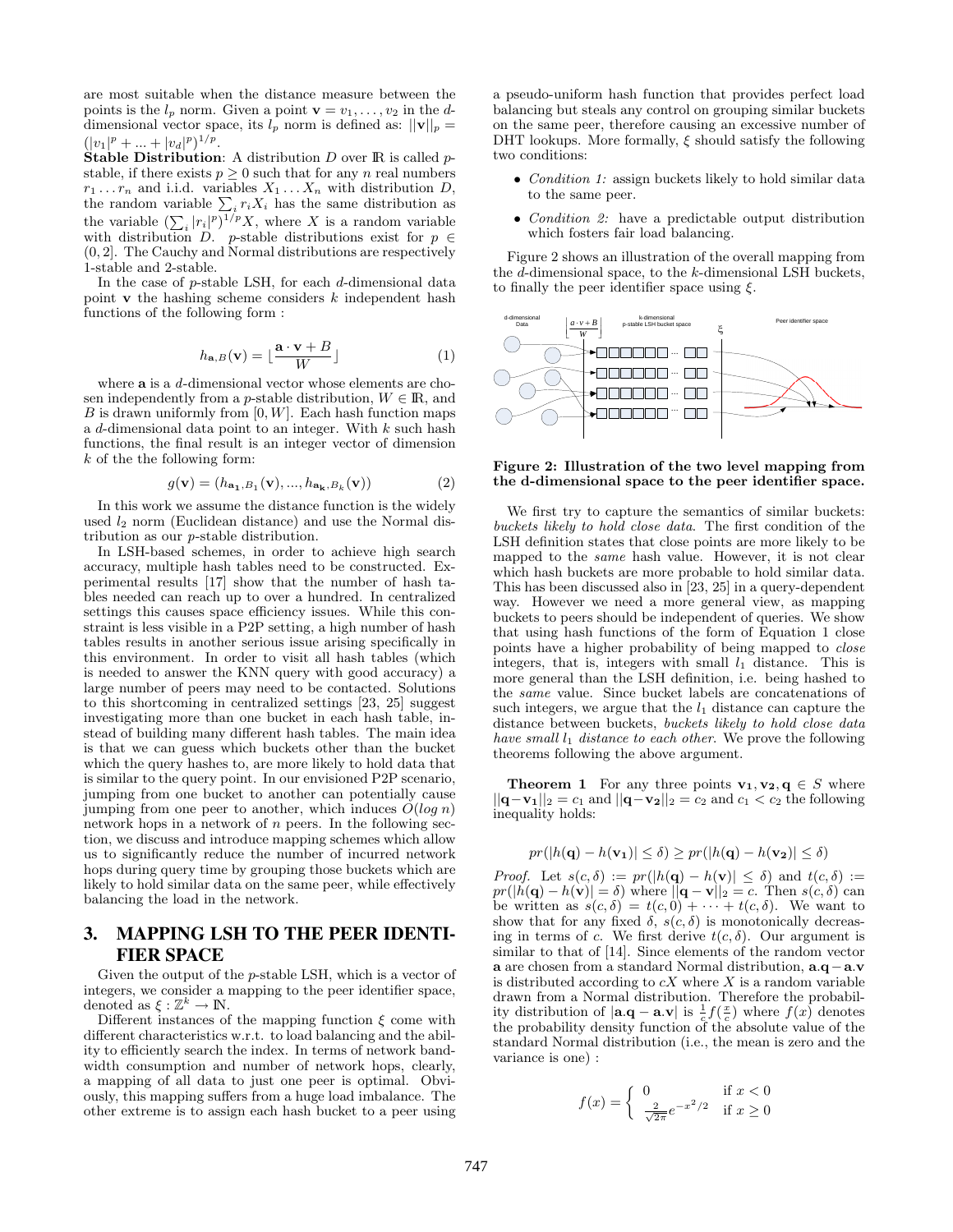For  $\delta = 0$ , in order to have  $|h(\mathbf{q}) - h(\mathbf{v}_1)| = \delta$ ,  $|\mathbf{a} \cdot \mathbf{q}|$  $\mathbf{a}.\mathbf{v}$  has to be in  $[0, W)$ . Depending on the exact value of  $|\mathbf{a} \cdot \mathbf{q} - \mathbf{a} \cdot \mathbf{v}|$  different range of values for B can leave  $|h(\mathbf{q}) - \mathbf{q}|$  $|h(\mathbf{v_1})| = 0$  or change it to  $|h(\mathbf{q}) - h(\mathbf{v_1})| = 1$ . For example if  $|\mathbf{a} \cdot \mathbf{q} - \mathbf{a} \cdot \mathbf{v}| = 0$ , all values of  $B \in [0, W)$  keep the desired values  $|h(\mathbf{q}) - h(\mathbf{v}_1)| = 0$ . The size of this range of values for B decreases linearly as  $|\mathbf{a} \cdot \mathbf{q} - \mathbf{a} \cdot \mathbf{v}|$  increases inside  $[0, W)$ , until it reaches 0 for  $|h(\mathbf{q}) - h(\mathbf{v}_1)| = W$ . Since B is drawn uniformly at random from  $[0, W]$ , the following can be derived:

$$
t(c,0) = \int_0^W \frac{1}{c} f(\frac{u}{c})(1 - \frac{u}{W}) du
$$

The case for  $\delta > 0$  is similar. However this time, a bigger range of values  $((\delta - 1)W, (\delta + 1)W)$  for  $|\mathbf{a} \cdot \mathbf{q} - \mathbf{a} \cdot \mathbf{v}|$  can satisfy  $|h(\mathbf{q}) - h(\mathbf{v}_1)| = \delta$ . The argument regarding B is similar to above. Therefore the following can be seen:

$$
t(c,\delta) = \int_{(\delta-1)W}^{(\delta)W} \frac{1}{c} f(\frac{u}{c}) (\frac{u}{W} - (\delta - 1)) du
$$

$$
+ \int_{(\delta)W}^{(\delta+1)W} \frac{1}{c} f(\frac{u}{c}) ((\delta + 1) - \frac{u}{W}) du
$$
(3)

Summing up all values of  $t(c, d)$  for  $d \leq \delta$ , we arrive at the following for  $s(c, \delta)$ :

$$
s(c,\delta)=\int_0^{(\delta+1)W}\frac{1}{c}f(\frac{u}{c})du+\int_{(\delta)W}^{(\delta+1)W}\frac{1}{c}f(\frac{u}{c})(\delta-\frac{u}{W})du
$$

With a change of variable  $v = \frac{u}{c}$  we can eliminate all occurrences of c inside the integrals and take the derivative of  $s(c, \delta)$  in terms of c. Given that  $\int u f(u) du = -f(u)$ , this will lead us to:

$$
\frac{\partial s(c,\delta)}{\partial c} = \frac{1}{W}(f(\frac{(\delta+1)W}{c}) - f(\frac{(\delta)W}{c}))
$$

which is smaller than 0 for all values of  $c > 0$ , as  $f(x)$  is monotonically decreasing. Therefore for any fixed  $\delta$ ,  $s(c, \delta)$ is monotonically decreasing in terms of  $c$ .

**Theorem 2** For any two points  $q, v \in S$ ,  $pr(|h(q) |h(\mathbf{v})| = \delta$  is monotonically decreasing in terms of  $\delta$ .

*Proof.* Let  $||\mathbf{q} - \mathbf{v}||_2 = c$ . From Theorem 1,  $pr(|h(\mathbf{q}) - \mathbf{v}|)$  $|h(\mathbf{v})| = \delta$  is equal to Eq. 3. It is easy to see that if we take the derivative from this equation in terms of  $\delta$  we arrive at the following:

$$
\frac{\partial t(c,\delta)}{\partial \delta} = -\int_{\frac{(\delta-1)W}{c}}^{\frac{(\delta)W}{c}} f(u) du + \int_{\frac{(\delta)W}{c}}^{\frac{(\delta+1)W}{c}} f(u) du
$$

which is smaller than zero, as the range of the two integrals is equal, the term under both is the same and is monotonically decreasing and non negative for the values under comparison.

The above two theorems indicates that  $l_1$  can capture the distance between buckets in terms of probability of holding close data: Given bucket labels  $\mathbf{b}_1, \mathbf{b}_2$  and  $\mathbf{b}_3$  which are integer vectors of dimension k, if  $||\mathbf{b_1} - \mathbf{b_2}||_1 < ||\mathbf{b_1} - \mathbf{b_3}||_1$ , then  $b_1$  and  $b_2$  have a higher probability to hold similar data than  $b_1$  and  $b_3$ .

Having a better understanding of the semantics of similar buckets, we now discuss two mappings which satisfy the two conditions mentioned above.

#### 3.1 Linear Mapping based on Sum

We propose  $\xi_{sum}(\mathbf{b}) = \sum_{i=1}^{k} b_i$  as an appropriate place-<br>ment function which can be used to map the k-dimensional vector of integer  $\bf{b}$ , as the output of p-stable LSH, to the one dimensional peer identifier space. The intuition is that the sum treats all bucket label parts  $b_i$  equally and that minor differences in the  $b_i$  values are smoothed out by the sum leading to close  $\xi_{sum}()$  values for "close" bucket labels. In the following, we show how relying on p-stable LSH and its characteristics, it satisfies both conditions above.

We first investigate condition 1. As discussed in the previous section, buckets which are likely to hold similar data have small  $l_1$  distance to each other. Given  $\xi_{sum}$  as our mapping function we have:  $|\xi_{sum}(\mathbf{b}_1) - \xi_{sum}(\mathbf{b}_2)| = |(b_{11} (b_{21})+\cdots+(b_{1k}-b_{2k})|\leq ||\mathbf{b_1}-\mathbf{b_2}||_1$ . Which means if buckets with labels  $\mathbf{b}_1$  and  $\mathbf{b}_2$  are likely to hold similar data,  $\xi_{sum}(\mathbf{b}_1)$  and  $\xi_{sum}(\mathbf{b}_2)$  will also be close. Given the assignment of data to peers in Chord-style overlays, this results in assigning the two buckets to the same or neighboring peers in the Chord ring with high probability.

As for the second condition, assume d-dimensional points, a and  $v_1$ . If elements of a are chosen from a Normal distribution with mean 0 and standard deviation 1, denoted as  $N(0,1)$ ,  $\mathbf{a} \cdot \mathbf{v_1}$  is distributed according to the Normal distribution  $N(0, ||\mathbf{v}_1||_2)$ . For not too large W,  $h_{\mathbf{a},B}(\mathbf{v}_1)$  is distributed according to the Normal distribution  $N(\frac{W}{2W}, \frac{||\mathbf{v}_1||_2}{W})$ where h is function of the form Eq. 1. Therefore  $g(\mathbf{v}_1)$  will be a k-dimensional vector, whose elements follow the above distribution. We can now benefit from a nice property of the Normal distributions under summation:  $\xi_{sum}(g(\mathbf{v}_1))$  is distributed according to the Normal distribution

$$
N(\frac{k}{2}, \frac{\sqrt{k}||\mathbf{v_1}||_2}{W})
$$

The global picture consisting of all data points  $v_1, \ldots, v_M$ first projected using  $p\text{-stable LSH}$  and then mapped to  $\mathbb Z$  by  $\xi_{sum}$ , following the Normal distribution

$$
N(\frac{k}{2},\frac{\sqrt{k\sum_i ||\mathbf{v_i}||_2^2}}{\sqrt{M}W})
$$

We can therefore predict the distribution of the output of  $\xi_{sum}$ , having an estimate of the mean of data points'  $l_2$ norm. We assume that we know the mean norm of available data, but as we will later see, this assumption is only relevant for the start-up of the system where gateway peers are inserted into the hash tables. Calculating statistics, like in our case the mean, over data distributed in large-scale systems has been well addressed in the literature (cf., e.g., [22]). In Section 4 we show how this can be used to balance the load in the network.

#### 3.2 Linear Mapping based on Cauchy LSH

As another instance of  $\xi$  we propose the LSH function based on Cauchy distribution (1-stable) which offers a probabilistic placement of similar buckets on the same peer. More formally, for a bucket label b,

$$
\xi_{lsh_{\mathbf{a}',B'}}(\mathbf{b})=\lfloor\frac{\mathbf{a}'\cdot\mathbf{b}+B'}{W_2}\rfloor
$$

where elements of  $a'$  are chosen independently from a standard Cauchy distribution with probability distribution function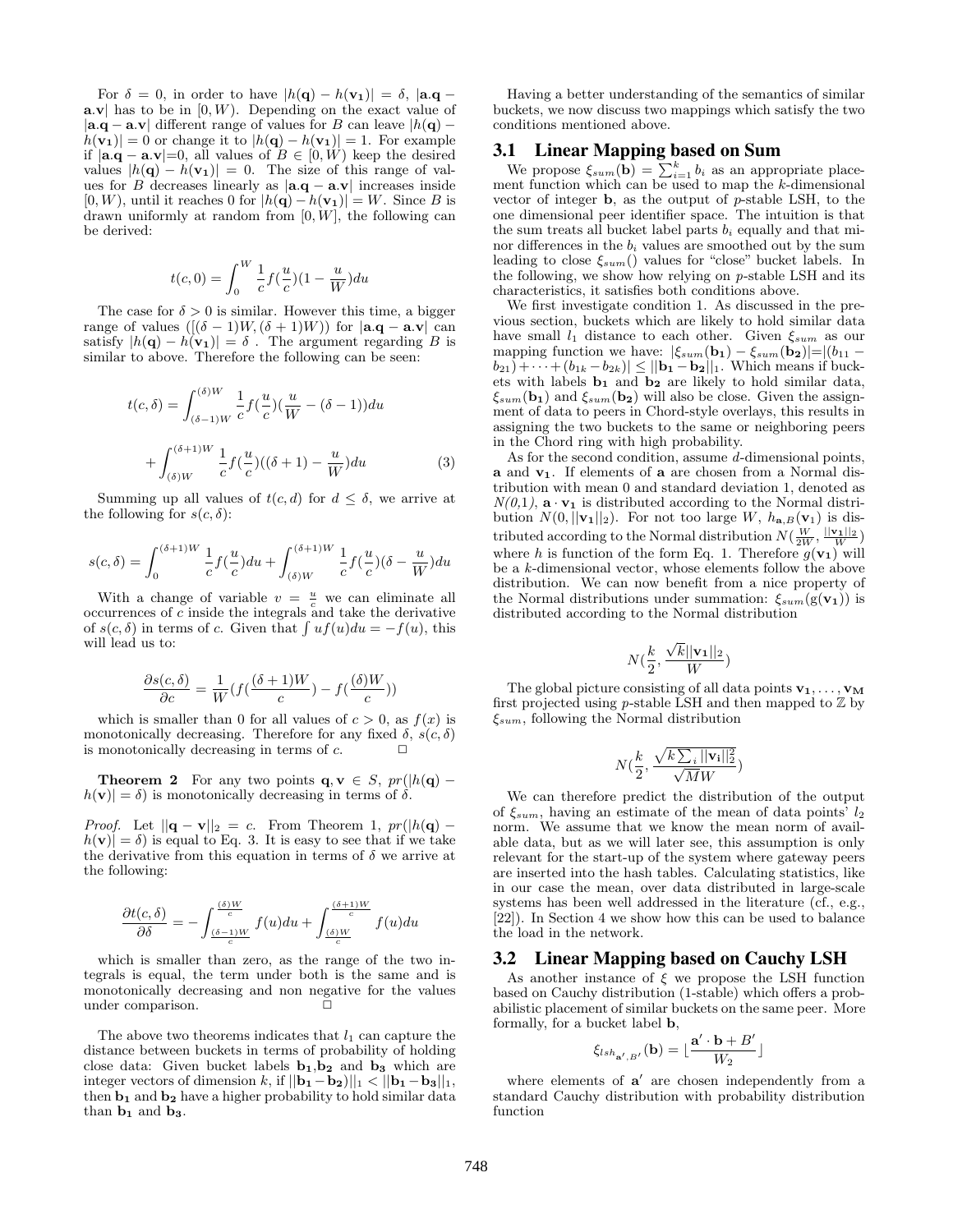$$
cr(x; x_0, \gamma) = \frac{1}{\pi \gamma} \frac{1}{1 + (\frac{x - x_0}{\gamma})^2}
$$

where the *location* parameter  $x_0 = 0$ , scale parameter  $\gamma =$  $1, W_2 \in \mathbb{R}$ , and B' is chosen uniformly from  $[0, W_2]$ . Note that b denotes a bucket label and is a k dimensional vector of integers which is itself the output of an LSH function applied on a d-dimensional data point. Given that this LSH function is most suitable for the  $l_1$  norm and that  $l_1$  captures the dissimilarity among buckets,  $\xi_{lsh_{\mathbf{a}',B'}}$  probabilistically satisfies condition 1.

The output distribution of this function is similarly predictable. Assume a bucket label  $\mathbf{b}_1$ . Given the characteristics of p-stable distributions,  $\mathbf{a}' \cdot \mathbf{b}_1$  follows the distribution  $||\mathbf{b}_1||_1X$  where X is a Cauchy distribution. For not too large  $W_2$ ,  $h_{\mathbf{a}',B'}(\mathbf{b}_1)$  is distributed with the probability distribution function

$$
cr(x;\frac{W_2}{2W_2},\frac{||\mathbf{b_1}||_1}{W_2})
$$

a Cauchy distribution with *location* parameter  $\frac{1}{2}$  and scale parameter  $\frac{||\mathbf{b}_1||_1}{W_2}$ . Now, considering all bucket labels,  $\mathbf{b}_1, \ldots, \mathbf{b}_{\mathbf{P}}$  mapped to  $\mathbb{Z}$  by  $\xi_{lsh_{\mathbf{a}',B'}}$ , the output follows the Cauchy distribution with *location* parameter  $\frac{1}{2}$  and *scale* parameter  $\frac{\sum ||b_i||_1}{PW_2}$ . In this case, to be able to predict the distribution of the output, we need the mean of  $l_1$  norms of all possible bucket labels. Since the initial hash functions  $h_{\mathbf{a},B}$  are known to all peers, this again boils down to the problem of distributed statistics calculation [22].

## 4. LOCAL DHT CREATION

To map a particular domain of integer values to a (subset of) peers, it is important to know the size and distribution of the domain. As discussed in Sections 3.1 and 3.2 the values generated by  $\xi_{sum}$  and  $\xi_{lsh}$  follow known distributions. We briefly describe how this information can be utilized to create local DHTs which as described in Section 1.1 maintain the data index, for a more detailed description see [19].

Consider a linear bucket space of M buckets in which we want to distribute the values generated by the  $\xi_{sum}$  mapping. The case for  $\xi_{lsh}$  follows similarly. Let  $\mu_{sum}, \sigma_{sum}$  be the mean and the standard deviation of the values generated by  $\xi_{sum}$  (cf. Section 3). We choose the first bucket (at position 1) to be responsible for  $\mu_{sum} - 2 * \sigma_{sum}$  and the last bucket (at position M) to be responsible for  $\mu_{sum} + 2 * \sigma_{sum}$ . We restrict ourselves to the span of two standard deviation to avoid overly broad domains and map the remaining data to the considered range via a simple modulo operation:

$$
\psi(value) := (\frac{value - (\mu_{sum} - 2 * \sigma_{sum})}{4 * \sigma_{sum}} * M) \mod M \tag{4}
$$

As mentioned in Section 1.1 we want to maintain each particular LSH hash table (which is an index of the whole data points) by a subset of peers that is usually some orders of magnitude smaller than the global set of peers. To limit the responsibility of maintaining one hash table to a subset of peers, we dynamically form separate local DHTs for each hash table as follows: At system startup, we place  $\gamma$  peers at predefined positions (known by all peers) based on the normal distribution  $N(\mu_{sum}, \sigma_{sum})$  by sampling  $\gamma$  values from  $N(\mu_{sum}, \sigma_{sum})$  and mapping them to buckets in the range of  $\{1, ..., M\}$  using  $\psi$ .

For a particular number of initial peers and the sampled

values, we consider

$$
\rho(value, l) := (\psi(value) + hash(l)) \mod |G|
$$

as the mapping of a (value, l)-pair to the global set of peers G, where l is a hash table id.  $\rho$  consists of two components, the previously described  $\psi$  function and  $hash(l)$  as an offset for global load balancing. The peers responsible for these  $\rho$ values are invited to join (create) the particular DHTs.

The case for  $\xi_{lsh}$  is similar, just we use the *location* and scale parameters of the predicted Cauchy distribution in Equation 4 since mean or standard deviation are not defined for Cauchy distributions. Also at start up, peers are sampled from the predicted Cauchy distribution.

The number of peers dynamically grows inside each local DHT by overloaded peers issuing requests on the global DHT to find peers to join the local DHT on a particular position (bucket). In case of access load problems, the gateway peers can call for a global increment of the number of gateway peers, i.e., increase the number of possible gateway peers that will subsequently be hit by requests and hence invited to join the local DHTs maintaining the LSH hash tables. We can benefit from the rich related work on load balancing techniques over DHT, such as the work by Pitoura et al [26], that replicates "hot" ranges inside a Chord style DHT and then lets peers randomly choose among the replicated arcs.

#### 4.1 Handling Churn

We will now discuss possible ways to handle churn, in particular, peers leaving the system without prior notice, but leave any detailed analysis and in particular the impact of the low level (DHT based) churn handling mechanisms to the overall performance as future work.

To handle churn it is common practise to introduce a certain degree of replication to the system. One such replication based mechanisms has been already introduced above when presenting the concept of multiple gateway peers per local DHT which solves the following problem: If a peer lookup on one of the predefined positions leads to a peer that is not currently in the local DHT as a gateway peer, that peer issues a lookup on one of the other entry points and joins the particular hash table it belongs to. We can furthermore add two more ways of replication: (i) replication of complete local DHTs and/or (ii) replication within particular local DHTs. While approach (i) is straight forward to implement it is extremely coarse and more suitable for handling access load problems (hot peers) rather than handling churn in an efficient way. Approach (ii) seems to be more suitable for handling churn: neighboring peers within each local DHT could maintain also the index of their immediate neighbors and in case of a peer failure transmit the replicas to the new peer joining the free spot. Both approaches certainly cause higher load on the system not only in terms of storage but in particular in terms of message exchanges to keep the replicas in sync. We will investigate the impact of replicated local DHTs in our future work and for this paper concentrate on the actual indexing mechanisms. Note that in addition to the replication mechanisms presented above, the underlying global DHT might use replication of routing indices as well, which is treated by us as a black box.

#### 5. KNN QUERY PROCESSING

Given *l* LSH hash tables, a query point  $\mathbf{q} = (q_1, ..., q_d)$ is first mapped to buckets  $g_1(\mathbf{q}) \dots g_l(\mathbf{q})$  using the *p*-stable LSH method. The query initiator then uses one randomly selected gateway peer per local DHT as an entry to that local DHT. Subsequently, the responsible peer P for main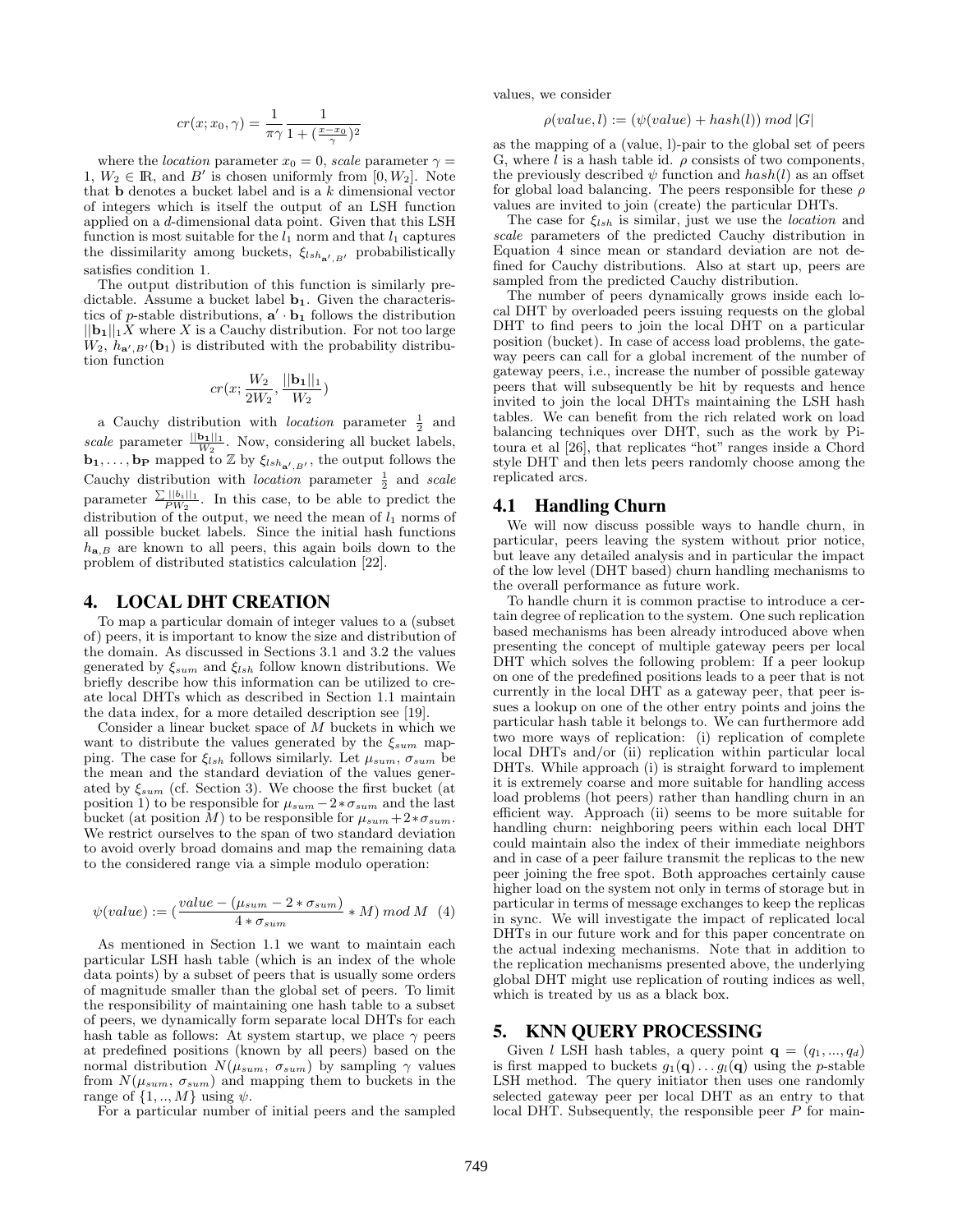taining the share of the global index that contains  $q_i(\mathbf{q})$  is determined by mapping  $g_i(\mathbf{q})$  to the peer identifier space using  $\xi(g_i(\mathbf{q}))$ , as defined above. The query is passed on to P that executes the KNN query locally using a full scan and passes the query on. We restrict the local query execution to a simple full-scan query processing since we do not want to intermingle local performance with global performance. The local query execution strategy is orthogonal to our work. For the query forwarding (i.e., routing), we consider two possible options: (i) incremental forwarding to neighboring peers or (ii) forwarding based on the multi probe technique [23]. The results return by all l hash tables are aggregated at the query initiator and the  $K$  closest points to  $q$  are returned.

#### 5.1 Linear Forwarding

We will now define a stopping condition for the linear forwarding method. Let  $\tau$  denote the distance of the  $K^{th}$ object w.r.t. the query object q, obtained by a local full scan KNN search. Peer P will pass the query and the current rank-K distance  $\tau$  to its neighboring peers  $P_{pred}$  and  $P_{succ}$ , causing each one single network hop. Upon receiving the query,  $P_{pred}$  and  $P_{succ}$  will issue a local full scan KNN search and compare their best result to  $\tau$  (cf. Algorithm 1). If the distance  $d_{best}$  of the best document is bigger than  $\tau$ , the peer will not return any results and will stop forwarding the query to its neighbor (depending on the direction, successor or predecessor). The stopping condition can be relaxed by introducing a parameter  $\alpha$  and stop forwarding if  $d_{best}$  $\tau/\alpha$ .  $\alpha$  allows for either a more aggressive querying  $(\alpha > 1)$ of neighboring peers or for an early stopping  $(\alpha < 1)$ .





## 5.2 Multi-Probe Based Forwarding

The multi-probe LSH method [23] slightly varies the integers in  $g(\mathbf{q})$  and produces bucket ID's which are likely to hold close elements to q. For each of these modifications, the method then probes the resulting bucket for new answerers. We adapt this technique as an alternative to the successor/predecessor based forwarding as follows: after the full scan, the peer generates a list of buckets to probe next, considering the maximum number of extra buckets. It is very likely that some of these buckets have already been visited, thus they are removed from the list. For a generated bucket  $g(\mathbf{q})$  with  $\xi_{sum}(g(\mathbf{q})) \notin ]P,pred(.)id, P.id]$ , the peer issues a lookup in the local DHT and forwards the query and bucket list to the peer responsible for  $\xi(g(\mathbf{q}))$ . The peer that receives the query, issues a full scan, removes visited buckets from the list and forwards the query (cf. Algorithm 2).

| <b>Input:</b> Local DHT L, query q, bucketlist, $P_{init}$ |
|------------------------------------------------------------|
| $result   = localIndex.executeLocalKnn(q);$                |
| while $(bucket list. has Element()$ do                     |
| $b = bucketlist$ .removeBucket();                          |
| bucketId $=\xi(b)$ ;                                       |
| if bucketId $\in$  P.pred().id, P.id then                  |
| nothing to do;                                             |
| else                                                       |
| $P_{new} = L. look up (bucket Id);$                        |
| sendResults $(P_{init},$ results);                         |
| forwardQuery( $P_{new}$ , bucketlist, $P_{init}$ );        |
| break:                                                     |
| end                                                        |
| end                                                        |

Algorithm 2: Multi Probe based Variant of the KNN query processing.

The multi probe algorithm relies on the parameter that specifies the maximum number of probes, whereas the linear forwarding algorithm has a clear defined stopping condition. The relaxation parameter  $\alpha$  is optional.

## 6. RANGE QUERY

While LSH provides a nice solution to KNN query processing in high dimensional data, unlike other methods, it is difficult to extend it to range queries. This is because specific LSH functions are designed to map points with certain distance from each other to the same hash value. The parameter  $r_1$  in the definition of LSH functions indicates this distance (cf., Section 2.2). Therefore different indices should be made for different parameters  $r_1$  to satisfy range search for different values of the range radius. However it is impractical to construct a different index for each possible range.

With mapping similar buckets to the same peer or to neighboring peers, we can support also range queries. Several buckets, which are likely to hold similar data to the query are investigated.

## 6.1 Range Query Processing

Range query processing over the linearly mapped data is different to the KNN queries as the overall objective is to return all items within a particular range, i.e., the stopping condition of the linear forwarding algorithm needs to be adapted. The startup phase of the query processing is the same as described in Section 5 for the KNN query algorithms: for a given query we determine the peer responsible for the bucket to which this point is mapped.

Once the starting peer is known and receives the query, it will first execute the query locally using a full scan and return all matching items to the query initiating peer, i.e., send all items within range  $\langle r$ . Subsequently, it will forward the query to its neighboring peers. The forwarding stops at a peer that does not have a single matching item.

While this processing seems to be intuitive it has the following serious drawback caused by an observation illustrated in Figure 3. The range of the query is indicated by the long arrow, the spot in the middle represents the query point. Now, the three circles indicate the responsibility of peers for the data items. Obviously, the data in the inner circle can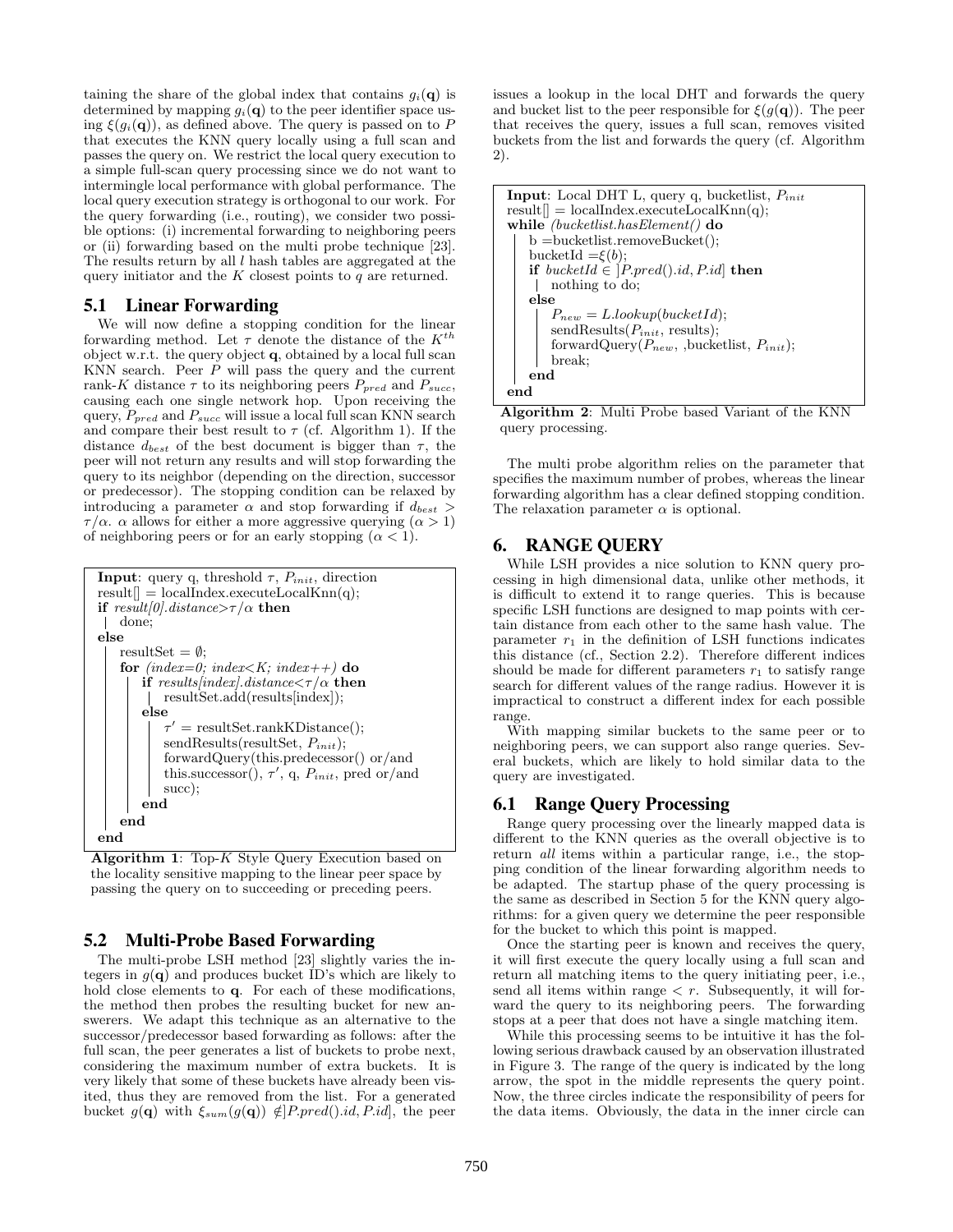be processed since it is maintained by the initial peer hosting also the query point. Then, however, due to the often naturally clustered data, the following up peer does not maintain any items in the desired range hence causing the algorithm to stop when having covered the range to the second inner circle, thus missing relevant items.

To overcome this problem of "empty" ranges inside the query range, we opt for sampling the range, i.e., starting separate range queries at predefined position.

The idea is to sample s points in the range  $peer_l, ..., peer_u$ 

Unfortunately, the data distribution inside this range is not known a priori. Furthermore, it depends on the query point and on the range itself, which makes it not tractable to pre-compute. This in particular means that even though the actual data distribution inside the hash tables is known (to the peers maintaining it) it cannot be used to predict the query dependent range of peers to visit.

In absence of any knowledge of data distributions, we employ a simple sampling method that divides the range in equally sized sub-ranges. For each sub-range, the query is forwarded to one responsible peer. Subsequently, each peer starts the range query processing and as described above, each processing thread stops when (i) an already queried peer is met or (ii) a peer does not have any single item within the specified range. We will now describe the process of range estimations.



Figure 3: Illustration of the problem we face when processing range queries over the linearly mapped data. The "empty" ranges cause the algorithm to stop before the full range has been explored.

#### 6.2 Range Prediction

We will now try to derive query dependent lower and upper bounds for the values generated by  $\xi$ . As we will later see, these estimates can be used to enable efficient parallelized in-hash-table query processing.

Recall from Section 2.2 that the output of the considered LSH hash function is a  $k$ -dimensional vector of integer values where each value corresponds to one of the  $k$  hash functions of the form of Equation 1.

Assume a query point  $q = (q_1, ..., q_d)$  and a range r. Let furthermore be  $a^{(+)}$  =  $argmax_j{a_{ij}}$  and  $a^{(-)}$  =  $argmin_j{a_{ij}}$  the positions of the largest and smallest values of elements of one of the  $k$  vectors  $a_i$ . The idea is to select samples from the d dimensional space that are in distance r of q and produce a bucket label with maximum  $l_1$ difference from  $g_{a,b}(q)$  from Equation 2. These samples will be mapped into the linear space using  $h_{a,b}$  and  $\xi$ .

To construct these samples, we repeat the following for all  $k$  vectors of  $a_i$ . We add to the query vector at the maximal and minimal value positions of vector  $a_i$  the query range r. More formally, we generate the upper range point as  $\mathbf{q_i}^{(+)} :=$  $\mathbf{q}+\mathbf{j}_{a_i^{(+)}}*r$  and the lower range point as  $\mathbf{q_i}^{(-)}:=\mathbf{q}-\mathbf{j}_{a_i^{(-)}}*r$ where  $\mathbf{j}_i$  is the  $i^{th}$  unit vector.

|                                     | Flickr    | Corel   |
|-------------------------------------|-----------|---------|
| $\#data$ points                     | 1,000,000 | 60,000  |
| $#$ dimensions                      | 282       | 89      |
| $\# \text{peers}$ in Global DHT (N) | 1,000,000 | 100,000 |
| # peers per Local DHT $(n)$         | 1000      | 100     |

Table 1: Data Sets and Overlay setup

Using these generated samples of points in distance  $r$  we apply the standard techniques using LSH hashing and mapping through  $\xi$  to determine the upper and lower bound  $\xi$ values

$$
upper(\mathbf{q}, r) := argmax_i \{ \xi(g(\mathbf{q}^{(+)})) \}
$$

$$
lower(\mathbf{q}, r) := argmin_i \{ \xi(g(\mathbf{q}^{(-)})) \}
$$

Assume  $peer_u$  and  $peer_l$  to be the two peers responsible for the above two values. According to condition 1 of an appropriate  $\xi$  function, peers which fall between these two peers in the Chord style ring, are most likely to hold data in range  $r$  of the query point  $q$ . Since the output distribution of  $\xi$  is known the above values can be used to estimate the number of peers which should be contacted to answer a query with range r.

## 7. EXPERIMENTS

#### 7.1 Experimental Setup

We have implemented a simulation of the proposed system and algorithms using Java 1.6. The simulation runs on a 2x2.33 GHz Quad-Core Intel Xeon CPU with 8GB RAM. The data is stored in an Oracle 11g database.

#### *Data Sets and Overlay setup*

Flickr: We used a crawl of Flickr consisting of 1, 000, 000 images represented by their MPEG7 visual descriptors. The total number of dimensions per image is 282 and contains descriptors such as Edge Histogram Type and Homogeneous Texture Type. For the global DHT we considered a population of 1, 000, 000 peers and each replica of the data set is maintained by a local DHT of 1000 peers.

Corel: For the second data set we experimented on 60, 000 photo images from the Corel data set as previously used in, e.g.  $[24]$ <sup>1</sup>. Each image has 89 dimensions in this data set. In this case we assumed a global DHT of 100, 000 peers and 100 peers per local DHT.

For both datasets, we use the Euclidean distance to measure the distances between points, treating all dimensions equally and without preprocessing the data. As query points we chose 100 points randomly from each of the datasets. All performance measures are averaged over 100 queries.  $K = 20$  in all KNN experiments. Table 1 summarizes the data set and overlay setup parameters.

#### *Methods under Comparison*

To evaluate our data placement methods, we distribute the data among peers once with  $\xi_{sum}$  and once with  $\xi_{lsh}$ . We experimented with different values of LSH parameters:  $k$ ,  $W$  and  $W_2$  and here report the best performances achieved. In the results, unless otherwise stated, the default values are  $k = 20$ ,  $W = 5$  and  $W_2 = 3$  for the Flickr data set and  $k = 20$ ,  $W = 50$  and  $W_2 = 1.25$  for the Corel data set. For each of these mapping functions we consider the following query processing methods:

Simple: This is the baseline query processing algorithm. At query time, the whole local index of the peer which is

<sup>1</sup> available under:

http://kdd.ics.uci.edu/databases/CorelFeatures/CorelFeatures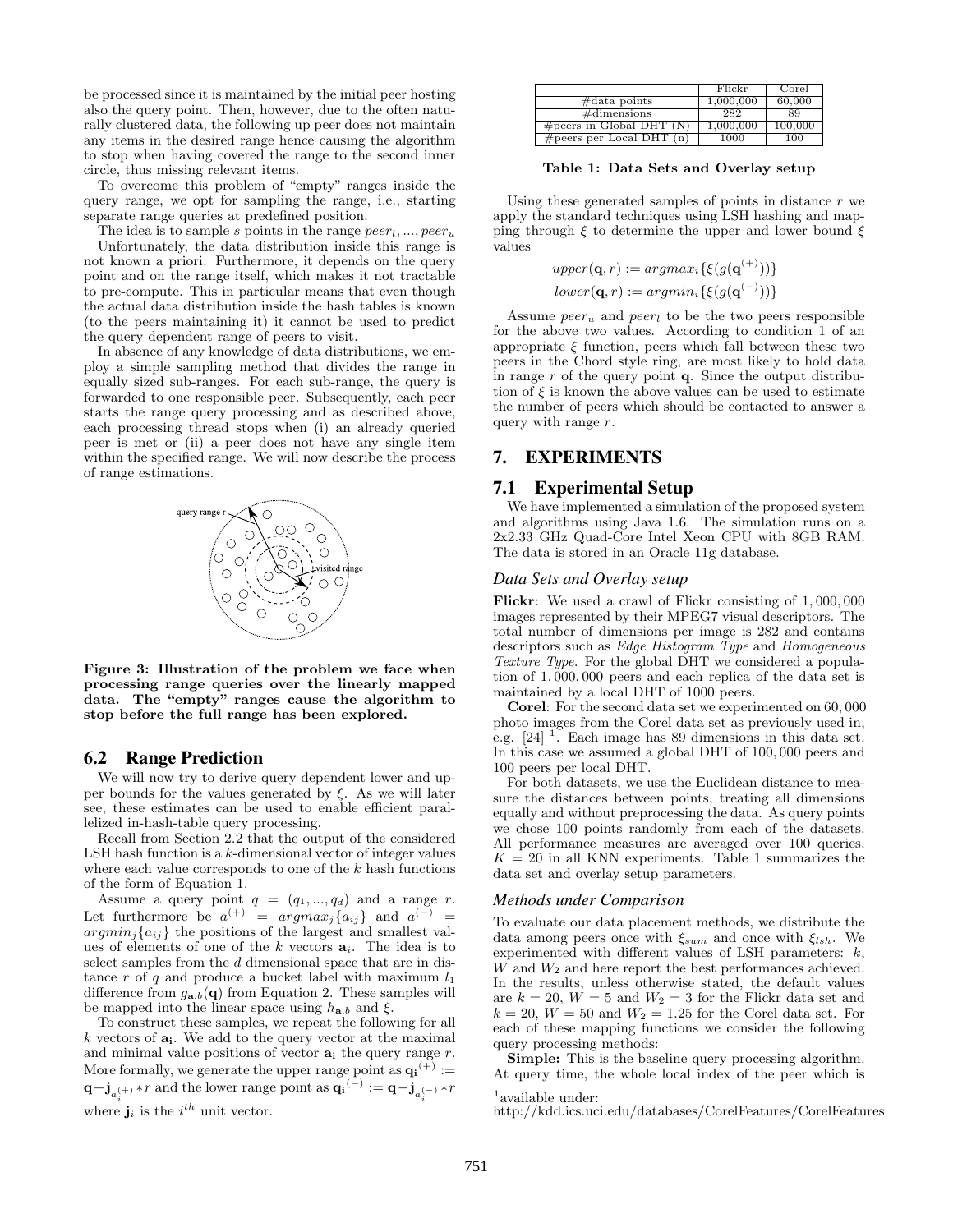responsible for the mapped LSH bucket using  $\xi$  is scanned without further forwarding. This is used both for KNN and range queries.

MProbe: At KNN query time we use the multi-probing based algorithm as described in Section 5.2, fixing the number of probes to 100.

Linear: At query time the linear forwarding algorithm, Section 5.1, is used with appropriate stopping conditions for KNN or range search.

Sample: This is the sampling-based method described in Section 6.1 which is dedicated to range query processing.

Sahin: To compare with state of the art, we have implemented the method described in Section 2.1 by Sahin et. el [29]. In order to fairly compare against this method, we follow the same index creation of Section 4 where replicas of the data are maintained by smaller rings. We have experimented with different number of reference vector sizes and different number of references for publishing indices. We report here the best performance results which achieve a fair load balance as well. The reference vector size is set to 32 and reference points are selected uniformly at random from the whole data set. To achieve a fair load balance, we employed multi-level reference sets as described in the initial work, however increasing the number of references used for publishing the indices proved to be more effective. Therefore only one level of references is used and the number of references used for publishing indices is set to 4. The initial work of [29] employs the Simple query processing method as explained in 2.1. In addition to that we also experimented processing queries with our Linear method. The MProbe method is not applicable here, as it depends on the LSH buckets. Processing range queries are not discussed in [29]; we also experimented only the KNN queries with this method.



Figure 4: Recall versus number of DHT lookups for different data placement methods employing Simple query processing for the Flickr data set.

## *Measures of Interest*

Gini Coefficient: As for a measure of load imbalances we consider the Gini coefficient of the load distribution, that is defined as  $G = 1 - 2 \int_0^1 L(x) dx$  where  $L(x)$  is the Lorenz curve of the underlying distribution. Pitoura et al [27] show that the Gini coefficient is the most appropriate statistical metric for measuring load distribution fairness. The Gini coefficient, apart from the other three measures, is query in-



Figure 5: Recall versus number of DHT lookups for different data placement methods employing Simple query processing for the Corel data set.

dependent and measured once for each benchmark to report on the storage load distribution.

Number of Network Hops: We count the number of network hops during the query execution. Network hops are one of the most critical parameters in making distributed algorithms applicable in large-scale wide-area networks. Each DHT lookup causes  $logn/2$  or  $logN/2$  network hops (i.e., local or global DHT). Hence, we count the number of local and global lookups and translate this to the overall number of network hops. The cost for local query execution is considered to be negligible in our scenario, as the network cost is clearly the dominating factor: One single network hop in a wide-area costs in average around 100ms, which overrules the I/O cost, induced by a standard hard disk, with approximately 8ms for disk seek time plus rotation latency and  $100MB/s$  transfer rate for sequential accesses, in case of local disk access.

Relative Recall: For the effectiveness metric, we report on the relative recall, i.e., the number of relevant data points among returned data points. The relevance is defined by the full-scan run over the entire data set to determine the  $K$  nearest points to a query point for KNN queries. For range queries, all data points in range r of the query point are relevant. It should be noted that since we are ranking all candidate objects and returning only the top  $K$  in KNN queries and only the points within distance  $r$  of the query point in range queries, precision is equal to relative recall and we do report it separately.

Error Ratio: Given that LSH is an approximate algorithm, we also measured the Error Ratio which measures the quality of approximate nearest neighbor search as defined in [17].  $\frac{1}{K} \sum_{i=1}^{K} \frac{d_{LSH_i}}{d_{true_i}}$  $\frac{d_{LS}H_i}{dt_{true_i}}$  where  $d_{LSH_i}$  is the distance of query point to its *i*-th nearest neighbor found by LSH and  $d_{true_i}$ is its distance to its true  $i$ -th nearest neighbor. Since this measure does not add new insight over relative recall and due to space constraints we do not report it here.

#### 7.2 Experimental Results

We first investigate the effect of employing  $\xi_{sum}$  and<br>  $\xi_{lsh}$ on the load distribution and compare this against the Sahin data placement. As seen in Table 2 for both Flickr and Corel data sets, the Gini coefficients of all different load distributions fall in the range of [0.4, 0.6] which is a strong indicator of a fair load distribution [26].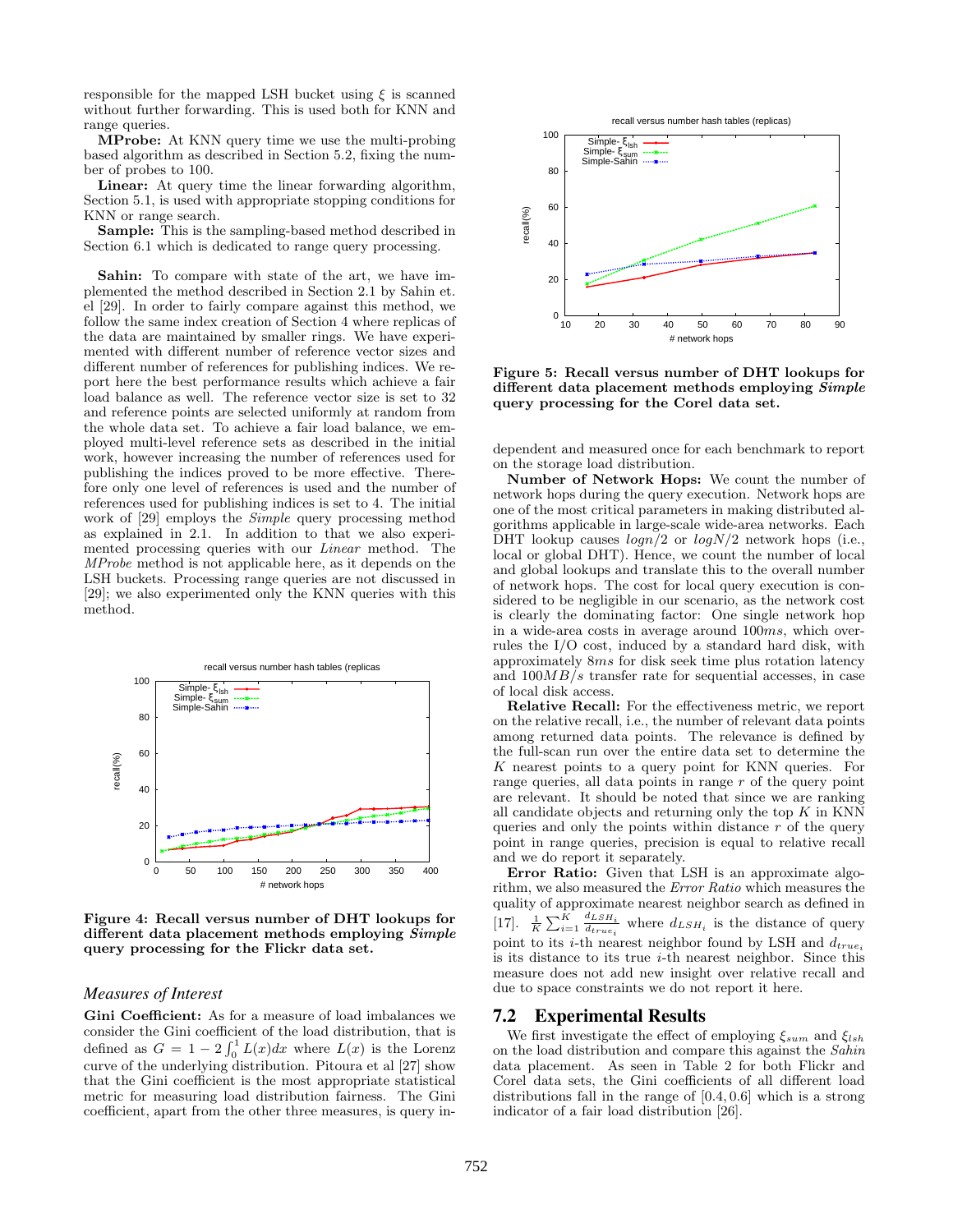| Data set | Sahin     | $\xi$ sum | Elsh          |
|----------|-----------|-----------|---------------|
| Flickr   | $\Lambda$ | O 52      | <sup>41</sup> |
| 'orel    | .40       | በ 46      | 0.57          |

Table 2: Gini Coefficient when distributing 2 replicas of the data sets



Figure 6: Recall versus number of DHT lookups for the Flickr data set representing Linear with the three different placement methods and MProbe with  $\xi_{sum}$  and<br>  $\xi_{lsh}.$ 

## *7.2.1 KNN query Results*

We now show the results obtained for the KNN search. Figures 4 and 5 show the obtained recall when queries are processed by the Simple method. We have varied the number of hash tables (or respectively replicas for Sahin) from 2 to 40 for the Flickr data set and from 2 to 10 for the Corel data set. For the Corel dataset  $\xi_{sum}$  achieves better recall compared to Sahin and  $\xi_{lsh}$ .  $\xi_{sum}$  and  $\xi_{lsh}$  obtain better recalls for number of replicas more than 24 for the Flickr data set which has higher dimensionality . We observe that the obtained recall for all three placement methods with the Simple query processing algorithm is quite low even when increasing the number of hash tables (replicas). It should be noted that while employing the *Simple* method for processing queries, the number of incurred network hops for answering each query is equal to number of hash tables (replicas) times  $log N/2$ , where N is the number of peers in the global DHT. In this case, only one peer is visited in each local DHT maintaining a hash table (replica) of the data set.

Figures 6 and 7 show recall versus number of network hops for three placement methods, this time using Linear and MProbe processing algorithms respectively for the Flickr and Corel data sets. We see a big increase in recall compared to when processing queries using Simple for both data sets and all three placement methods. We have varied the number of hash tables (replicas) exactly like the previous experiment, from 2 to 40 for Flickr, and from 2 to 10 for Corel. We show on the x-axis the number of network hops incurred which corresponds to the number of hash tables (replicase) and number of times the query is forwarded in each local DHT maintaining a hash table (replica). As can be seen for both data sets, the combination of  $\xi_{sum}$  and  $\xi_{lsh}$  with the Linear processing algorithm achieves the best recall while incurring not many network hops. This confirms that  $\xi_{sum}$  and  $\xi_{lsh}$ preserve the locality, i.e., they group buckets with similar content to the same or neighboring peers.  $\xi_{sum}$  and  $\xi_{lsh}$ achieve similar recall in both data sets, while Sahin's quality of result degrade drastically when processing the Flickr



Figure 7: Recall versus number of DHT lookups for the Corel data set representing Linear with the three different placement methods and MProbe with  $\xi_{sum}$  and  $\xi_{lsh}$ .

data set. This observation again shows better scalability of our algorithm with respect to data dimensionality, which is due to LSH characteristics. MProbe achieves better recall compared to Simple, but does not perform as well as Linear : number of incurred network hops is more, as each forward in a local DHT maintaining a hash table results in  $logn/2$ hops, where *n* is the number of peers maintaining that ring. We have also summarized these results in Tables 3 and 4 to better compare these methods with respect to network load (number of times the data is replicated in the network). For example let us consider the  $13^{th}$  and  $15^{th}$  rows of Table 3. With *Linear* the  $\xi_{lsh}$  data placement achieves more than twice better recall at the expense of only 0.01 more number of network hops while having the same network load as Sahin. The best achieved recall is shown in bold in both tables.

|             |                | Relative Recall in % (#Network Hops) |                    |                    |  |
|-------------|----------------|--------------------------------------|--------------------|--------------------|--|
| placement   | ı              | Simple                               | MProbe             | Linear             |  |
| Sahin       | $\overline{2}$ | $13.65\%$<br>(19)                    |                    | 17.00%<br>(34)     |  |
| $\xi_{sum}$ | $\overline{2}$ | $6.90\% (19)$                        | $8.50\% (27)$      | $18.65\%(19)$      |  |
| $\xi_{lsh}$ | $\overline{2}$ | $6.70\%$<br>(19)                     | $8.10\%$<br>(43)   | 17.65% (36)        |  |
| Sahin       | 10             | 17.60%<br>(99)                       |                    | 25.80\% (185)      |  |
| $\xi_{sum}$ | 10             | 12.45%<br>(99)                       | 21.40%<br>(262)    | 38.90% (190)       |  |
| $\xi_{lsh}$ | 10             | $8.95\%$<br>(99)                     | $14.95\%$<br>(266) | $30.60\%$ (183)    |  |
| Sahin       | 20             | $20.10\%$<br>(199)                   |                    | 34.95% (375)       |  |
| $\xi_{sum}$ | 20             | 17.40% (199)                         | 34.05%<br>(522)    | $62.05\%$ $(384)$  |  |
| $\xi_{lsh}$ | 20             | $16.70\%$<br>(199)                   | 28.60%<br>(471)    | $64.95\%$<br>(378) |  |
| Sahin       | 30             | 21.85%<br>(298)                      |                    | 39.70% (559)       |  |
| $\xi_{sum}$ | 30             | 24.20%<br>(298)                      | 46.60%<br>781      | 78.30%<br>(587)    |  |
| $\xi_{lsh}$ | 30             | 29.25%<br>(298)                      | 43.95%<br>(664)    | $90.10\%$<br>(579) |  |
| Sahin       | 40             | 22.95%<br>(398)                      |                    | 41.65%<br>(746)    |  |
| $\xi_{sum}$ | 40             | $29.55\%$<br>(398)                   | 55.60%<br>(1032)   | 87.35%<br>(779)    |  |
| $\xi_{lsh}$ | 40             | 30.50%<br>(398)                      | 48.05%<br>921      | $91.95\%$<br>762)  |  |

Table 3: Measuring recall and number of network hops for different number of hash tables, for different placement and processing methods the Flickr data set.

#### *7.2.2 Range query Results*

We now report the results obtained for range searches. For each data set the radius of the range query is chosen such that the number of possible results are reasonable, i.e. for Flickr this ranges from 27 to 562, while for Corel it ranges from 17 to 194. Figure 8 shows a general view of the effect of varying the range on recall. As discussed also in Section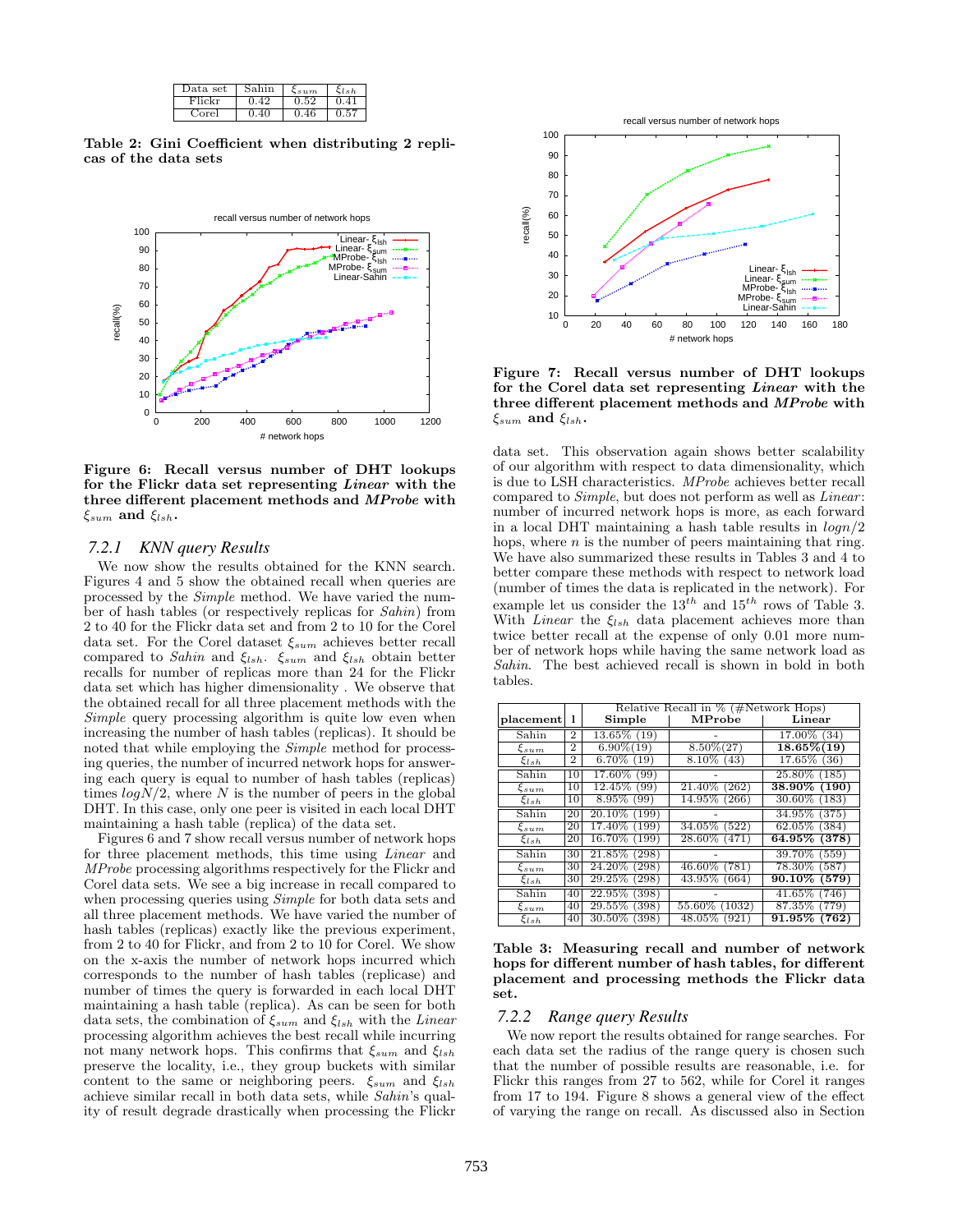| placement l |                             | Simple         | Relative Recall in $\%$ (#Network Hops)<br>Linear |                    |
|-------------|-----------------------------|----------------|---------------------------------------------------|--------------------|
| Sahin       |                             | 22.95% (16)    |                                                   | 37.85% (32)        |
| $\xi_{sum}$ |                             | $17.65\%$ (16) | $19.95\%$ (19)                                    | 44.49% (26)        |
| $\xi_{lsh}$ | $\mathcal{D}_{\mathcal{L}}$ | $15.95\%$ (16) | 17.50% (21                                        | $36.80\%$ (26)     |
| Sahin       |                             | $34.80\%$ (83) |                                                   | 60.70% (163)       |
| $\xi_{sum}$ | 10                          | 60.79%<br>83   | 65.35%<br>(94)                                    | $94.55\%$<br>(134) |
| $\xi_{lsh}$ | 10                          | 34.85%<br>83   | 45.60%<br>118                                     | 77.84%<br>(134     |

Table 4: Measuring recall and number of network hops for different number of hash tables, for different placement and processing methods the Corel data set.



Figure 8: The effect of varying the range on recall. The results are shown for #hash tables=20 and  $\xi_{sum}$ as the placement function for the Corel data set.

6.1 recall in the Simple method can fall when the radius of range increases. An example of this effect is shown in Figure 8. However, our Sampling method proves to be effective at maintaining high recall as the radius changes. Tables 5 and 7 show the results for  $\xi_{sum}$ , while Tables 6 and 8 report on  $\xi_{lsh}$  for the two data sets. Clearly, Sample performs very well at achieving good recall for different choices of the range in both data sets. Our Linear method obtains smaller recall compared to Sample, however the number of network hobs incurred by this method is considerably less than Sample. The best achieved recalls are shown in bold.

|       |                                          | Relative Recall in $\%$ (#Network Hops) |                   |
|-------|------------------------------------------|-----------------------------------------|-------------------|
| range | Simple                                   | Linear                                  | Sample            |
| 2000  | 2 60.98%                                 | 77.55% (24)                             | $80.09\%$ (41)    |
| 2000  | $10 81.04\%$ (83)                        | $95.95\%$<br>(119)                      | $95.00\%$ (200)   |
| 2150  | $2 49.48\% (17) $                        | $70.17\%$ (25)                          | $75.26\%$ (43)    |
| 2150  | $\left  \frac{10}{74.10\%} \right $ (83) | 96.01\% (124)                           | $95.47\%$ $(211)$ |
| 2300  | 2 42.68%                                 | $72.10\%$ (26)                          | $78.02\%$ (47)    |
| 2300  | 10 68.87\% (83)                          | 95.82%                                  | $96.54\%$ (224)   |

Table 5: Measuring recall and number of network hops for different range radius' and number of hash tables, for different processing methods under comparison with  $\xi_{sum}$  as the placement function for the Corel data set.

## 8. CONCLUSIONS

We have presented a robust and scalable solution to the distributed similarity search problem over high dimensional data. Having investigated the characteristics of the existing centralized LSH based methods, we have devised an algorithm to distribute the p-stable LSH method considering the requirements that arise in distributed settings. Our proposed locality preserving mapping, brings together two con-

|       |                |                   | Relative Recall in $\%$ (#Network Hops) |                   |
|-------|----------------|-------------------|-----------------------------------------|-------------------|
| range |                | Simple            | Linear                                  | Sample            |
|       |                | 51.88%            | $63.22\%$ (24)                          | $70.73\%$ (42)    |
| 2000  |                | 10 66.95%<br>(83) | 82.86%                                  | $93.16\%$ (210)   |
| 2150  | $\overline{2}$ | 40.05%            | $54.03\%$ (24)                          | $61.52\%$ (44)    |
| 2150  |                | $10 54.31\%$ (83) | 77.98%<br>(120)                         | $91.99\%$ (222)   |
| 2300  |                | 2 33.23%          | $50.39\%$ (25)                          | $61.40\%$<br>(48) |
| 2300  |                | 10 49.36\% (83)   | 76.46%<br>124`                          | $94.13\%$ (239)   |

Table 6: Measuring recall and number of network hops for different range radius' and number of hash tables, for different processing methods under comparison with  $\xi_{lsh}$  as the placement function for the Corel data set.

|                  | Relative Recall in % (#Network Hops) |                   |                                |                               |
|------------------|--------------------------------------|-------------------|--------------------------------|-------------------------------|
| range            | 1                                    | Simple            | Linear                         | Sample                        |
| 200              | $\overline{2}$                       | 79.38%<br>(20)    | $80.67\%$<br>(26)              | $\overline{81.32\%}$<br>(53)  |
| 200              | 10                                   | 80.82%<br>100     | 85.00%<br>(138)                | 86.54%<br>264)                |
| 200              | 20                                   | 82.02%<br>199     | $87.06\%$<br>275               | 89.98%<br>$530^\circ$         |
| 200              | 30                                   | 84.03%<br>299     | $89.96\%$<br>414               | $93.04\%$<br>795)             |
| 200              | 40                                   | 86.45%<br>399)    | $92.92\%$<br>(553)             | $95.88\%$<br>(1060)           |
| 225              | $\overline{2}$                       | 61.82%<br>(20)    | 63.14%<br>$^{(27)}$            | $64.02\%$<br>(54)             |
| 225              | 10                                   | 64.85%<br>100)    | $70.44\%$<br>$\overline{141}$  | $72.75\%$<br>(269)            |
| 225              | 20                                   | 67.82%<br>199     | $75.42\%$<br>$\overline{282}$  | $79.09\%$<br>540)             |
| 225              | 30                                   | 70.66%<br>299     | $80.70\%$<br>423               | 85.63%<br>812                 |
| 225              | 40                                   | $74.29\%$<br>399  | $84.85\%$<br>(566)             | 89.99%<br>(1086)              |
| 250              | $\overline{2}$                       | 41.63%<br>20      | 44.10%<br>$^{'}29'$            | $45.45\%$<br>(56)             |
| 250              | 10                                   | 44.58%<br>100)    | $53.51\%$<br>149)              | $57.45\%$<br>(282)            |
| 250              | 20                                   | 47.69%<br>199     | $60.30\%$<br>296)              | $66.15\%$<br>567)             |
| 250              | 30                                   | $51.26\%$<br>299  | $66.95\%$<br>449               | $73.89\%$<br>(857)            |
| 250              | 40                                   | 55.20%<br>399     | $72.73\%$<br>600               | 80.16%<br>1147                |
| $\overline{275}$ | $\overline{2}$                       | $22.00\%$<br>(20) | 26.36%<br>(34)                 | $28.70\%$<br>(66)             |
| 275              | 10                                   | 25.59%<br>100     | $40.21\%$<br>(177)             | $43.99\%$<br>(330)            |
| 275              | 20                                   | 29.81\%<br>199    | $49.33\%$<br>351               | $55.87\%$<br>(659)            |
| 275              | 30                                   | 33.77%<br>299)    | $58.03\%$<br>(530)             | $67.12\%$<br>(999)            |
| 275              | 40                                   | 399<br>37.47%     | $64.36\%$<br>707)              | $74.62\%$<br>1335)            |
| 300              | $\overline{2}$                       | 11.80%<br>(20)    | $18.94\%$<br>(46)              | $22.98\%$<br>(89)             |
| 300              | 10                                   | 14.92%<br>100     | $36.50\%$<br>$\overline{23}4)$ | $43.14\%$<br>$\overline{434}$ |
| 300              | 20                                   | 18.85%<br>199     | $48.42\%$<br>466               | $57.06\%$<br>(870)            |
| 300              | 30                                   | $23.16\%$<br>299  | $59.27\%$<br>707)              | 68.77%<br>1329)               |
| 300              | 40                                   | $27.55\%$<br>399) | $66.62\%$<br>(947)             | $76.55\%$<br>1784)            |

Table 7: Measuring recall and number of network hops for different range radius' and number of hash tables, for different processing methods under comparison with  $\xi_{sum}$  as the placement function for the Flickr data set.

tradictory conditions of efficient and high quality similarity search in distributed se1ttings: Enabling probabilistic placement of similar data on the same peer or neighboring peers, while achieving a fair load balancing. We have shown how to create the index, leveraging our proposed mapping and its characteristics. We have theoretically proved the locality preserving properties of our mapping and devised efficient algorithms for both K-nearest neighbor and range queries. To our knowledge this is the first work enabling similarity range queries over LSH indices. Our experimental evaulation shows major performance gains compared to state-ofthe-art. We believe that our approach is thus well-positioned to become a fundamental building block towards applying LSH based methods in real world, distributed applications.

#### 9. REFERENCES

- [1] Ittai Abraham, Yair Bartal, and Ofer Neiman. Advances in metric embedding theory. In STOC, 2006.
- [2] Alexandr Andoni and Piotr Indyk. Near-optimal hashing algorithms for approximate nearest neighbor in high dimensions. In FOCS, 2006.
- [3] Sunil Arya and David M. Mount. Approximate range searching. *Comput. Geom.*, 2000.
- [4] Vassilis Athitsos, Michalis Potamias, Panagiotis